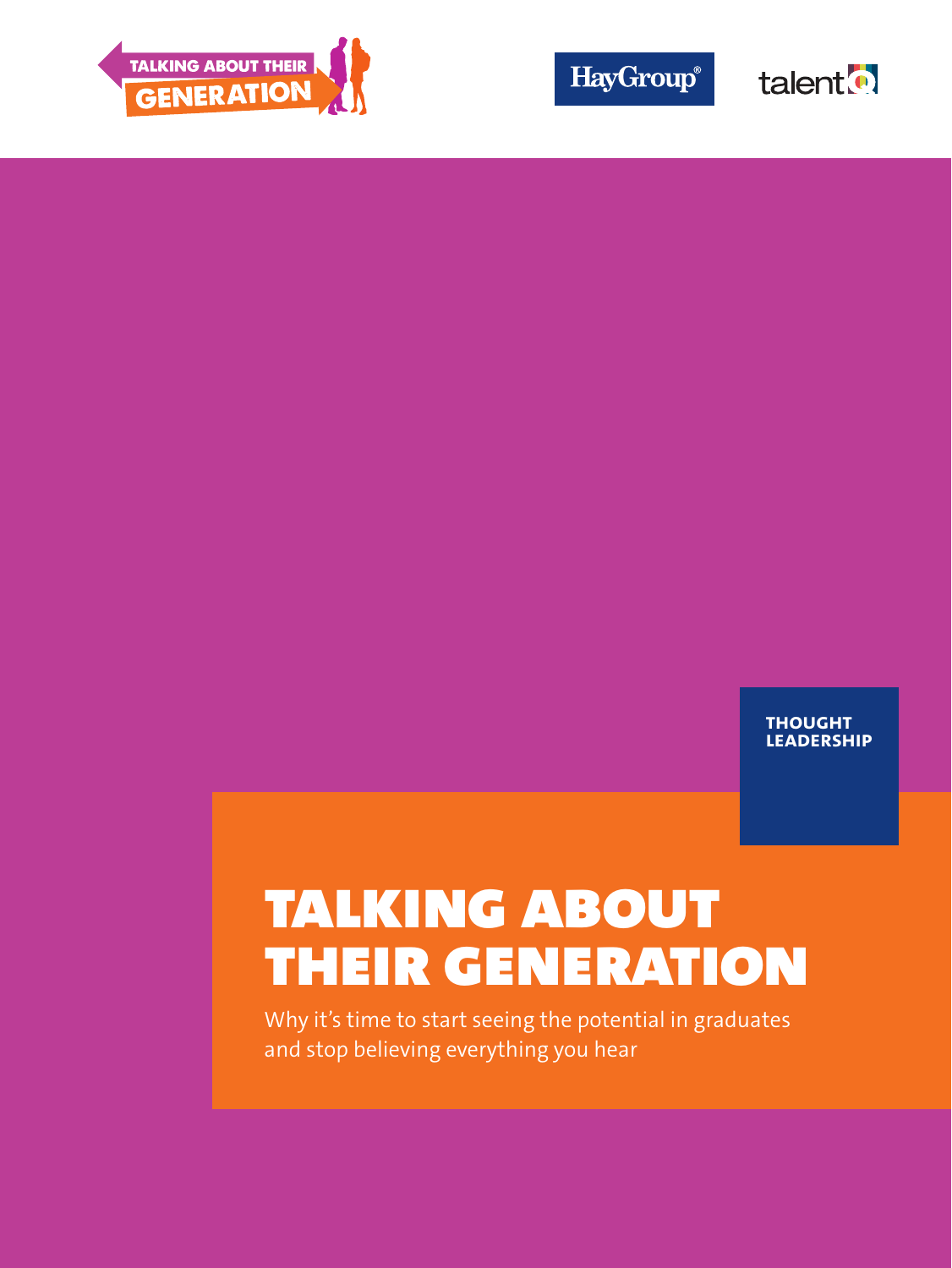"91% of business leaders and hr directors believe that people with strong emotional and social skills advance further in the business."

## **CONTENTS**

- 03 **talking about their generation**
- 04 **mind the gap**
- 05 **speed is of the essence**
- 06 **the root of the problem: recruitment**
- 07 **what these trends can mean for organizations**
- 08 **a problem of perception not reality: what our data says**
- 10 **7 ways to find, develop and keep the right graduates for your organization**
- 11 **the last word**
- 11 **a tale of five markets**
- 14 **what our clients say**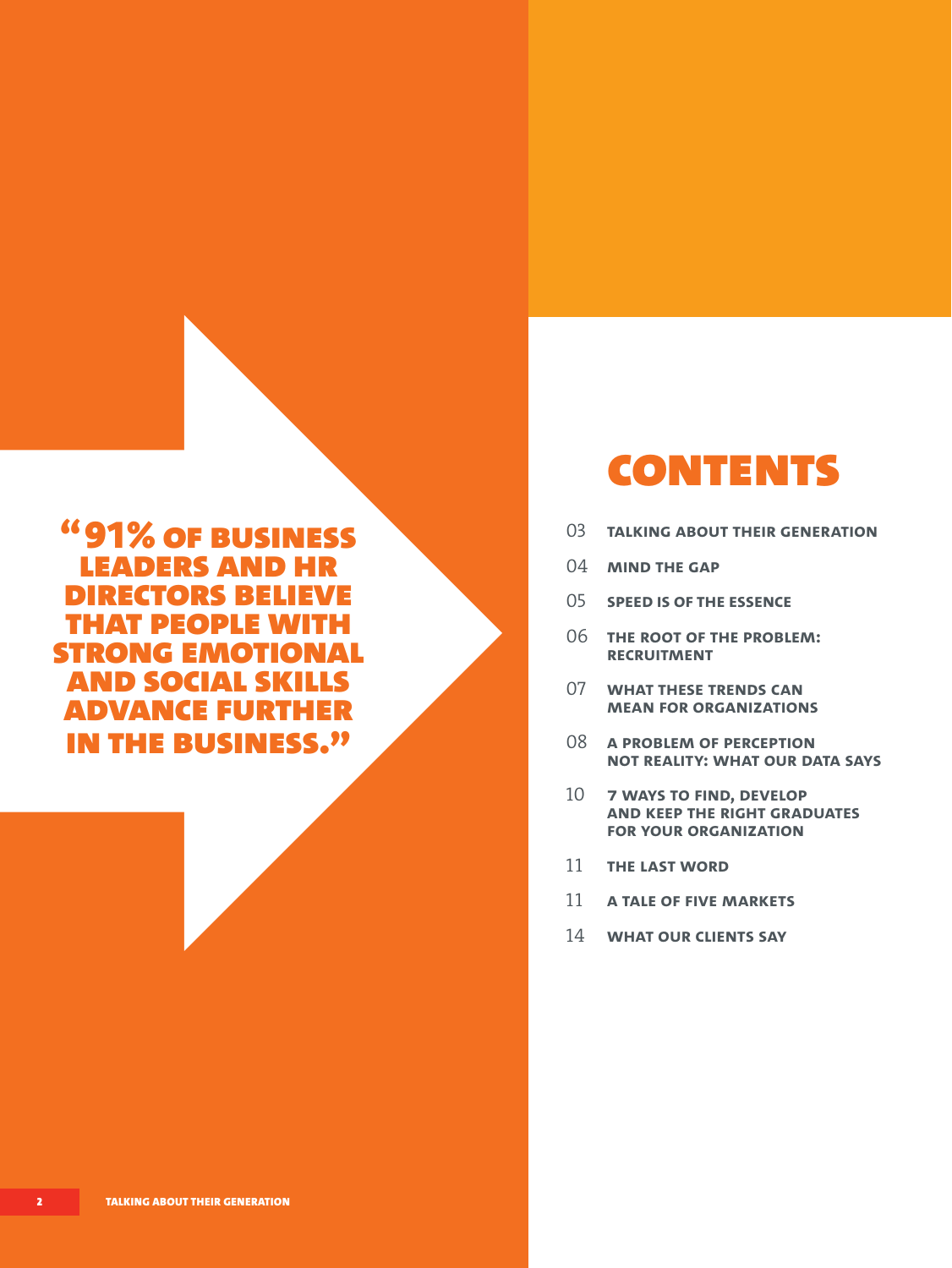"73% of business leaders and hr directors believe that less than 25% of graduates in their organization have strong emotional and social skills."

## talking about THEIR GENERATION

Don't believe everything you hear. Our data shows that the current generation of graduates has just as much potential to perform as their predecessors. You just need to recruit and develop them in the right way.

They're quick to learn, tech-savvy and could be your leaders of the future. What's not to like about new graduates?

According to our research<sup>1</sup>, quite a lot. Three-quarters of the business leaders and HR directors we surveyed said that entry-level graduates aren't prepared for the working world. Four-fifths said they struggle to find graduates with the soft skills they need. And 86 percent told us that keeping hold of graduates with those skills is 'a concern'.

Meanwhile, graduates revealed that they're struggling, too. More than 50 percent said they've considered leaving their jobs because they don't fit in. And statistics show that some of them actually do leave: in China and Australia, 17 percent of graduate recruits quit within a year<sup>2</sup>.

But can it really be true that this generation of graduates is less 'work-ready' than previous ones?

To answer that question, we looked at data from Talent Q, specialist in psychometric assessments and now part of Hay Group. And we found that, despite what the media and employers think, today's graduates have just as much potential to succeed as any other generation, both in terms of cognitive ability and soft skills. You just need to recruit and develop them in the right way.

That means measuring the right things when you're hiring, then moving fast to realize and develop your new recruits' potential once they're in your organization.

1 Source: Hay Group research 2014, Worth their Weight in Gold 2 Sources: Hay Group 2013 – 2014 China Fresh Graduate Attraction, Motivation and Retention Survey Report, and Graduate Outlook 2013 by Graduate Careers Australia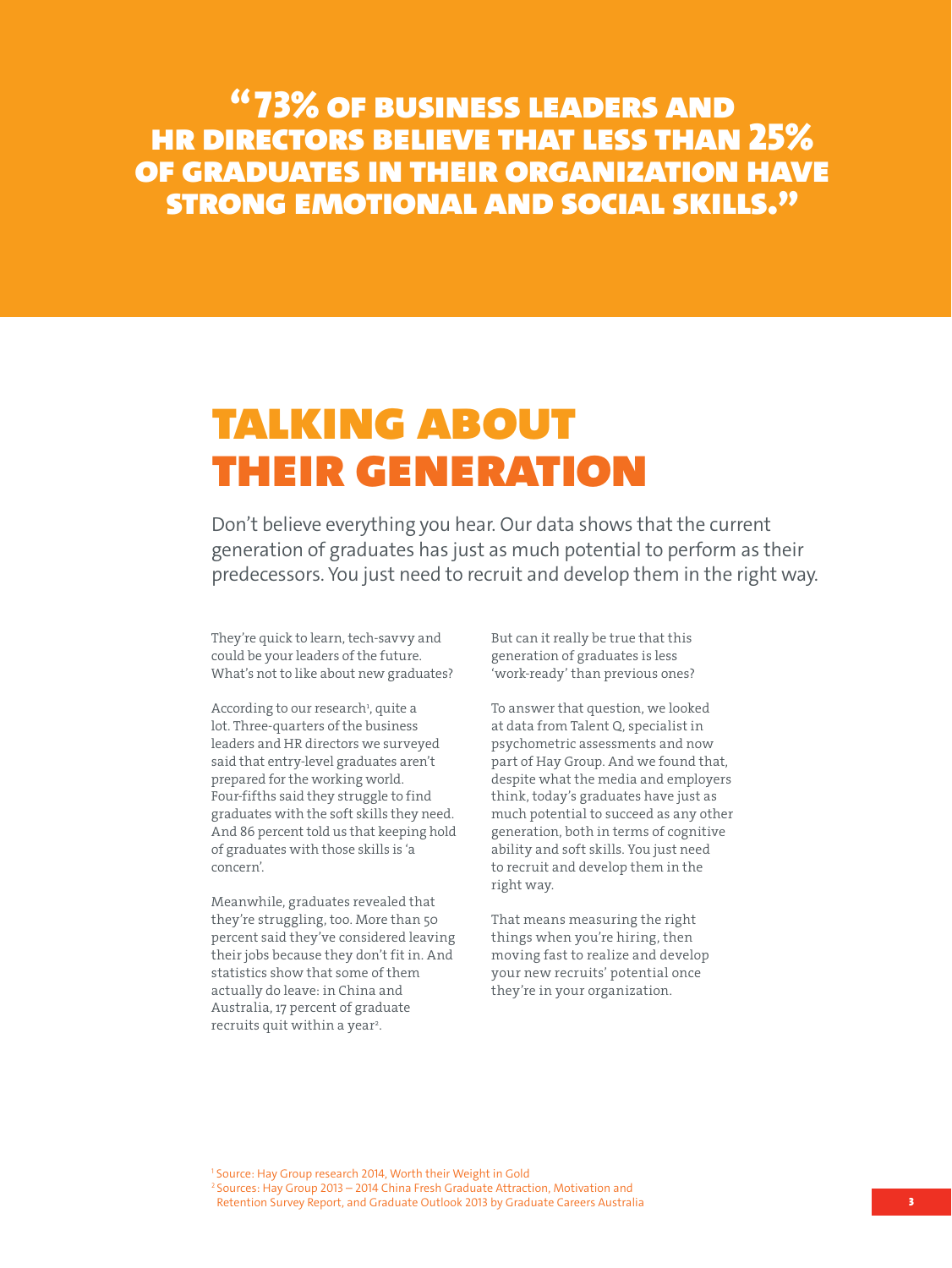" 88% of of business leaders and hr directors describe...

... ENTRY-LEVEL GRADUATES WITH emotional and social skills as 'worth their weight in gold'."

## mind the gap

So what's behind this gap between perception and reality?

Well, it's not lack of choice. In fast-growing markets, explosions in both population and demand for graduates have pushed up the numbers. In these countries, the problem tends to be a lack of the right skills, rather than a lack of graduates.

It's a different picture in mature markets, where educational standards are high but the war for talent rages on. In some countries, the recovering economy is opening up more roles, but there are often more graduates chasing after them, too  $-74.5$  for every job in the UK<sup>3</sup>, for example. Yet some graduate vacancies still remain unfilled. Why?

We think the changing workplace has a big role to play. In our 2014 book, Leadership 2030, we identified six 'mega trends' we think will transform the world of work. And they're already transforming what employers expect from graduates.

The trends, which include globalization, individualization and digitization, mean that the graduates entering the workforce now will need to tackle ongoing skills shortages, a less loyal workforce and a rapid pace of change. And, crucially, they'll need to work in organizations that are flatter, less centralized and more flexible than ever before.

All of which calls for super-graduates who can form teams and build rapport quickly in the face of constant change. In other words, graduates with strong emotional and social skills. The same skills business leaders and HR directors told us they're struggling to find.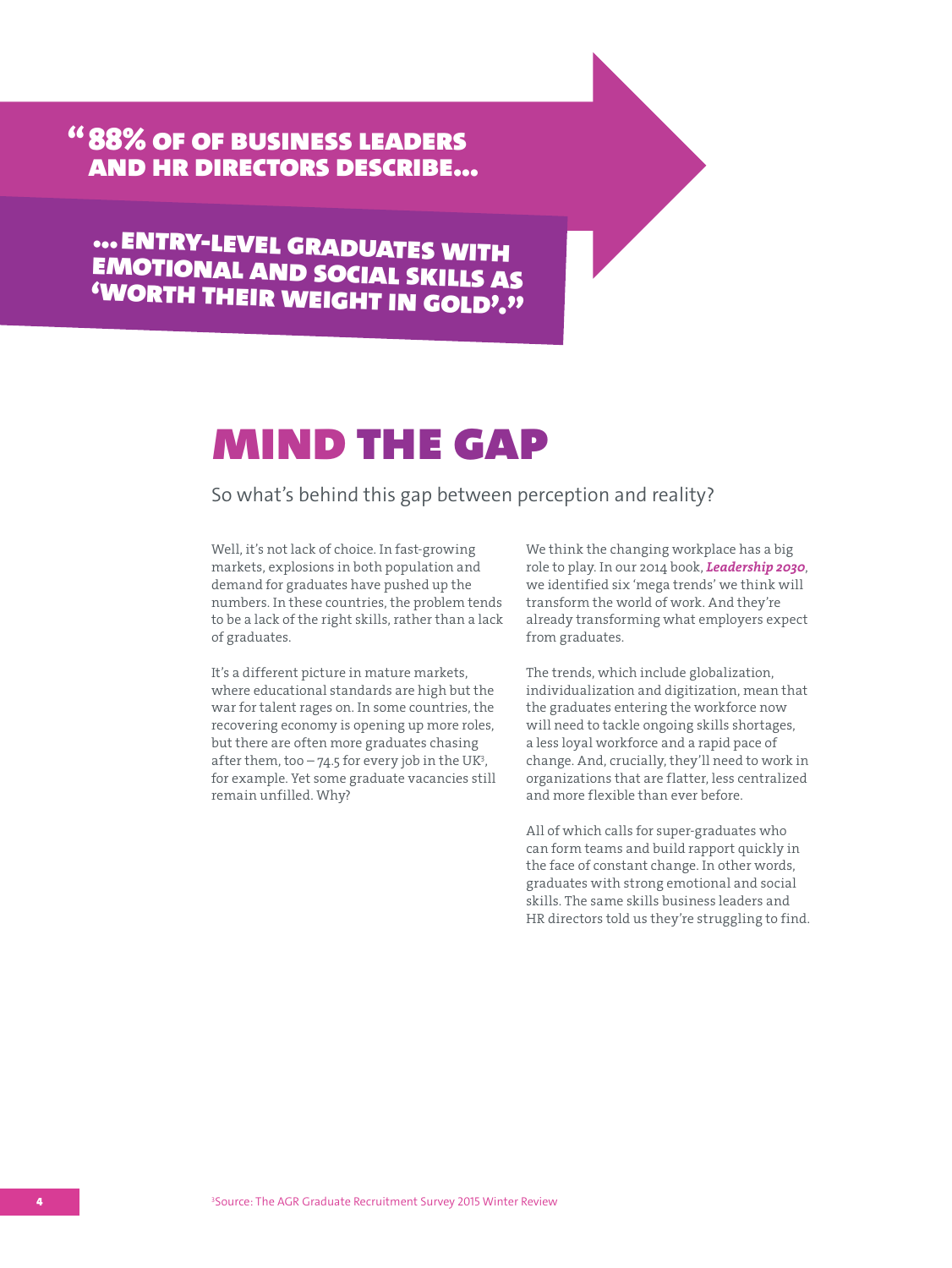### What are soft skills and why do they matter?

Soft skills, people skills, emotional and social skills: they're all names for that elusive set of qualities that allows people to interact effectively with others. But there's nothing 'soft' about the impact they have on organizations. Studies show that in complex jobs, two-thirds of the difference between an average and a top performer is down to emotional and social skills.<sup>4</sup> And nine in 10 of the business leaders and HR directors in our survey<sup>5</sup> said that employees with strong people skills make a bigger commercial impact. No wonder 88 percent of them also described graduates with these skills as 'worth their weight in gold'.

Organizations as diverse as Coca-Cola, China Construction Bank and Ford Motor Company seem to agree: they're all talking about soft skills on their graduate recruitment websites. And with 92 percent of business leaders and HR directors saying that soft skills will be increasingly important as globalization speeds up and organizational structures change, the competition's only going to get hotter.

## speed is of the essence

The new world order has had other impacts on what employers want from their bright and shiny new graduates.

Organizations now need to transform and innovate constantly to keep up with their competitors. And that means they need their graduate hires to be up and running on day one, not 12 months (and one very expensive training program) later. Especially if they're worried that their graduates might leave before the end of the process.

This has resulted in two key trends. One is that employers expect graduates to arrive with a CV of previous work experience. In other words, to get a job, they need a job. But because graduates like these can be hard to find, we're seeing more and more employers either trying other routes, such as offering apprenticeships, industrial placements or internships, or weeding out graduates without work experience at interview stage by asking them to demonstrate how they've used soft skills in a work environment.

The other trend is that, having recruited graduates for their academic record, organizations tend to focus their on-boarding efforts on developing the technical skills graduates need to do a good job – not the soft skills that will help them do a great one.

But is it really realistic or fair to expect new graduates to have work experience, especially if many of the ways of gaining it attract little or no pay? And once you've hired your graduates, is it realistic or fair to expect them to start applying emotional and social skills in the workplace, if you haven't helped them to develop these through your on-boarding program?

" 85% of business leaders and hr directors believe that emotional and social skills, not technical skills, are the real differentiator."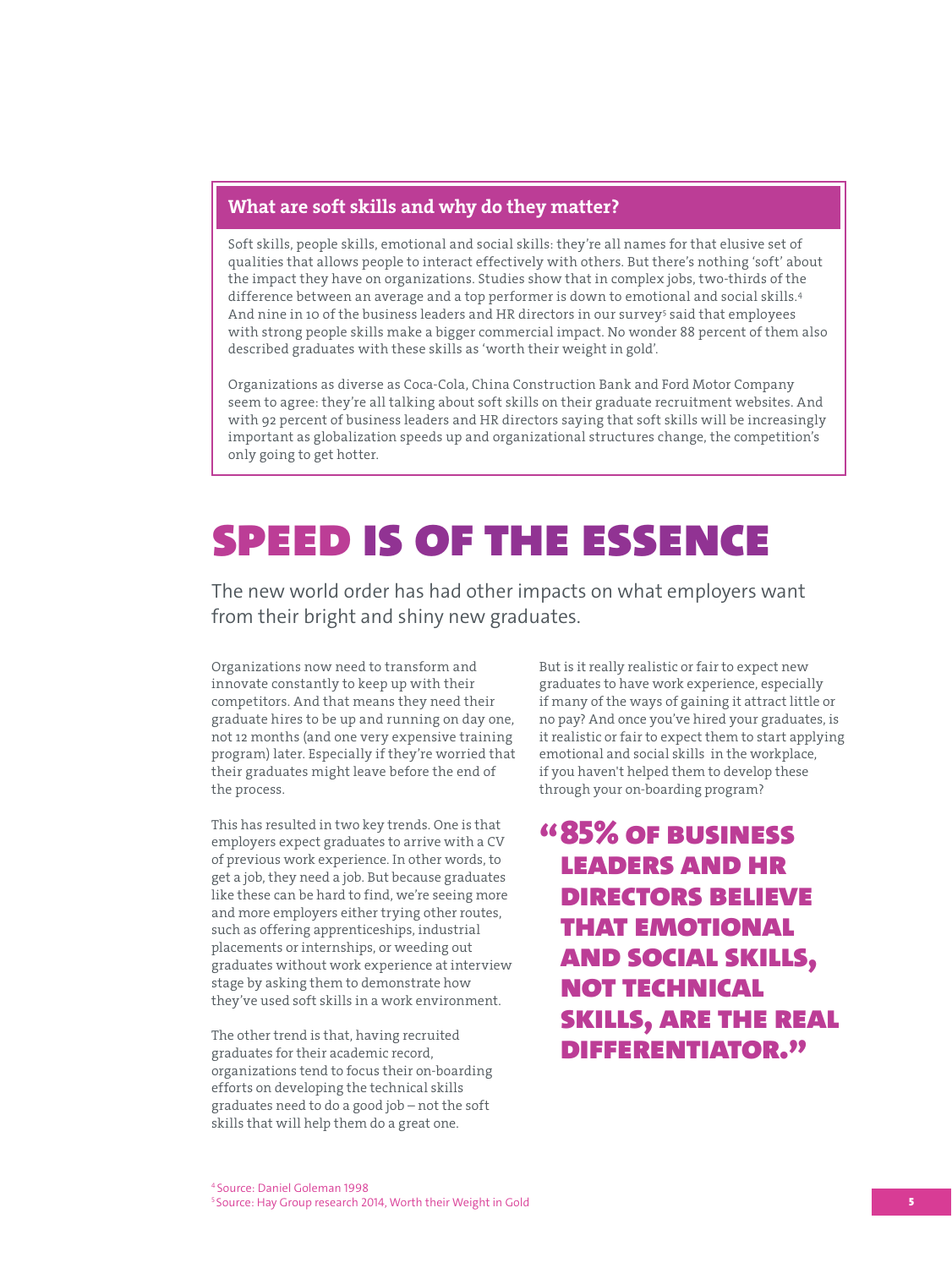## the root of the problem: recruitment

So we know that employers want graduates who can hit the ground running and use soft skills to perform above 'the norm'.

And we know that they think new graduates are falling short. But we think it's not the graduates that are the problem – it's the trends we've just talked about, plus some other issues we see in the way organizations go about recruiting graduates.

Hiring new graduates is about trying to identify someone's potential to perform in a job they've never done before. And that's a huge challenge. On top of that, online applications have helped to create a big upsurge in the numbers of applications employers receive.

Faced with such intimidating volumes, it's natural to want to narrow the field quickly. But often, we see organizations use arbitrary measures to do this.

A common example is using degree classification or university attended to decide who to take to the next, more expensive stage, despite the fact that ability assessments are much better predictors of someone's ability to do the job. Even when organizations use assessments, they sometimes use the results to cream off the very top performers and discount the rest – many of whom could, in combination with the right soft skills, have been strong candidates.

Then there's the way organizations treat candidates during the recruitment process – both the ones they hire and the ones they don't. According to Talent Q research<sup>6</sup>, the four biggest bugbears among graduate candidates are:

- 1 lack of communication and feedback
- 2 long, drawn-out application processes
- 3 the way that interviews are conducted
- 4 discovering the job's different from what was advertised.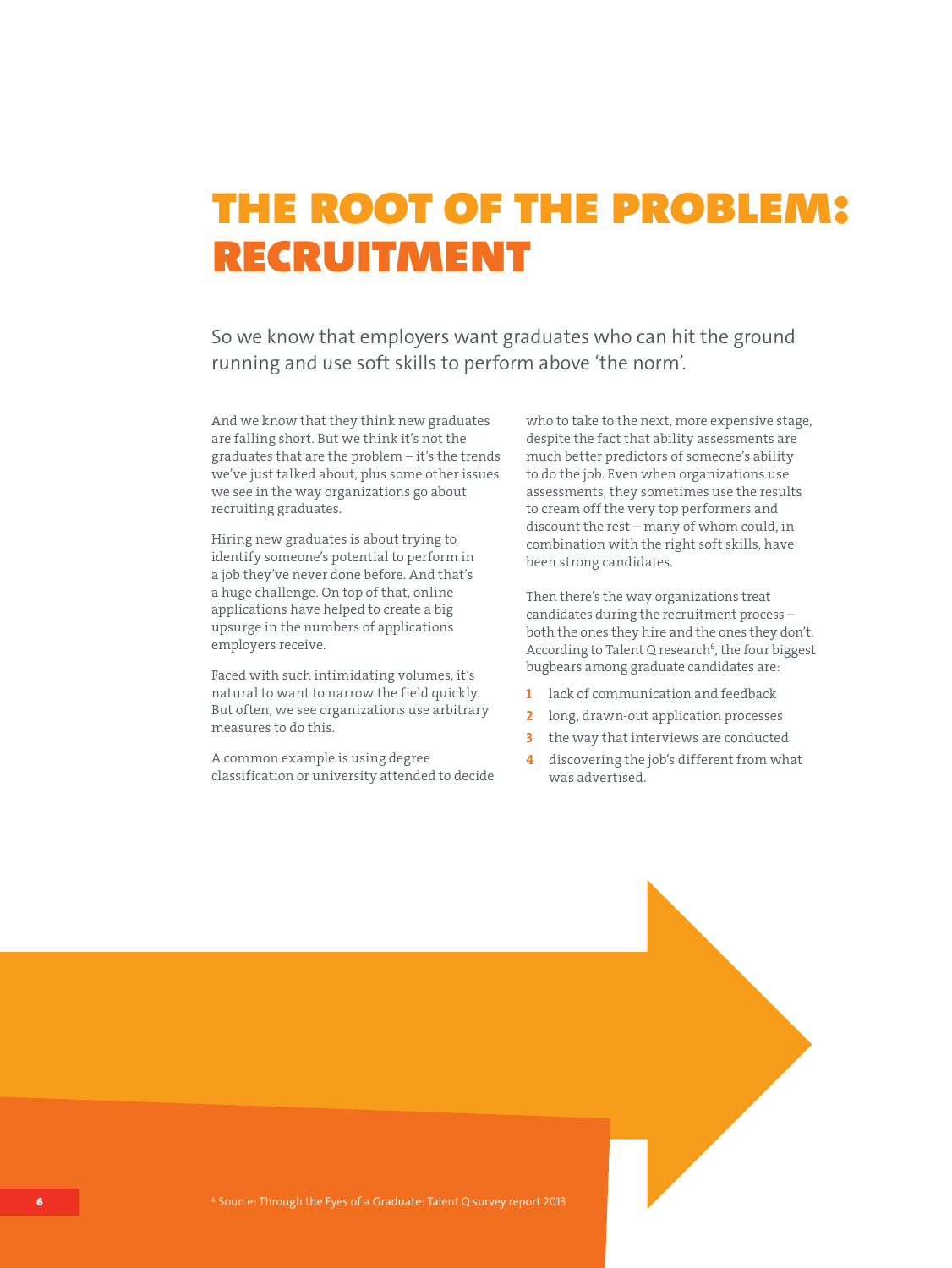## what these trends can mean for organizations

So what happens when organizations look for and measure the wrong things in graduates, and don't develop the right ones?

One possible outcome is that they end up with unfilled vacancies because they can't find what they're looking for. Another is that they manage to select graduates, but then aren't impressed by how they perform.

But if organizations don't assess candidates for the right things, or support them in developing soft skills in the workplace, they can't really expect stellar performance. And they might have to deal with some unpleasant consequences. In our survey<sup>7</sup>, 85 percent of business leaders and HR directors said that graduates who don't develop people skills create toxic team environments, while 53 percent of graduates said they've considered leaving their job because they 'didn't fit in'. Likewise, graduates who arrive to find the job isn't what they expected may not hang around for long, or feel and behave positively while they're there.

All of which can leave organizations with a big hole in their finances thanks to lost productivity and, if graduates leave soon after arriving, lost investment in recruitment. (In the UK, employers spend around £2,007 per graduate vacancy on marketing alone – that's over £200,000 for a company hiring 100 graduates<sup>8</sup> .) And it can leave them with gaps in the pipeline of people who could fill roles higher up in the organization.

Finally, let's not forget the impact graduates can have on an organization's employer brand, especially if they've had a poor candidate experience and decide to complain about it on social media. That could lead to fewer applications for their graduate roles in the future, and ultimately fewer customers for their brand.

"85% of business leaders and hr directors said that graduates WHO DON'T develop people skills create toxic team environments."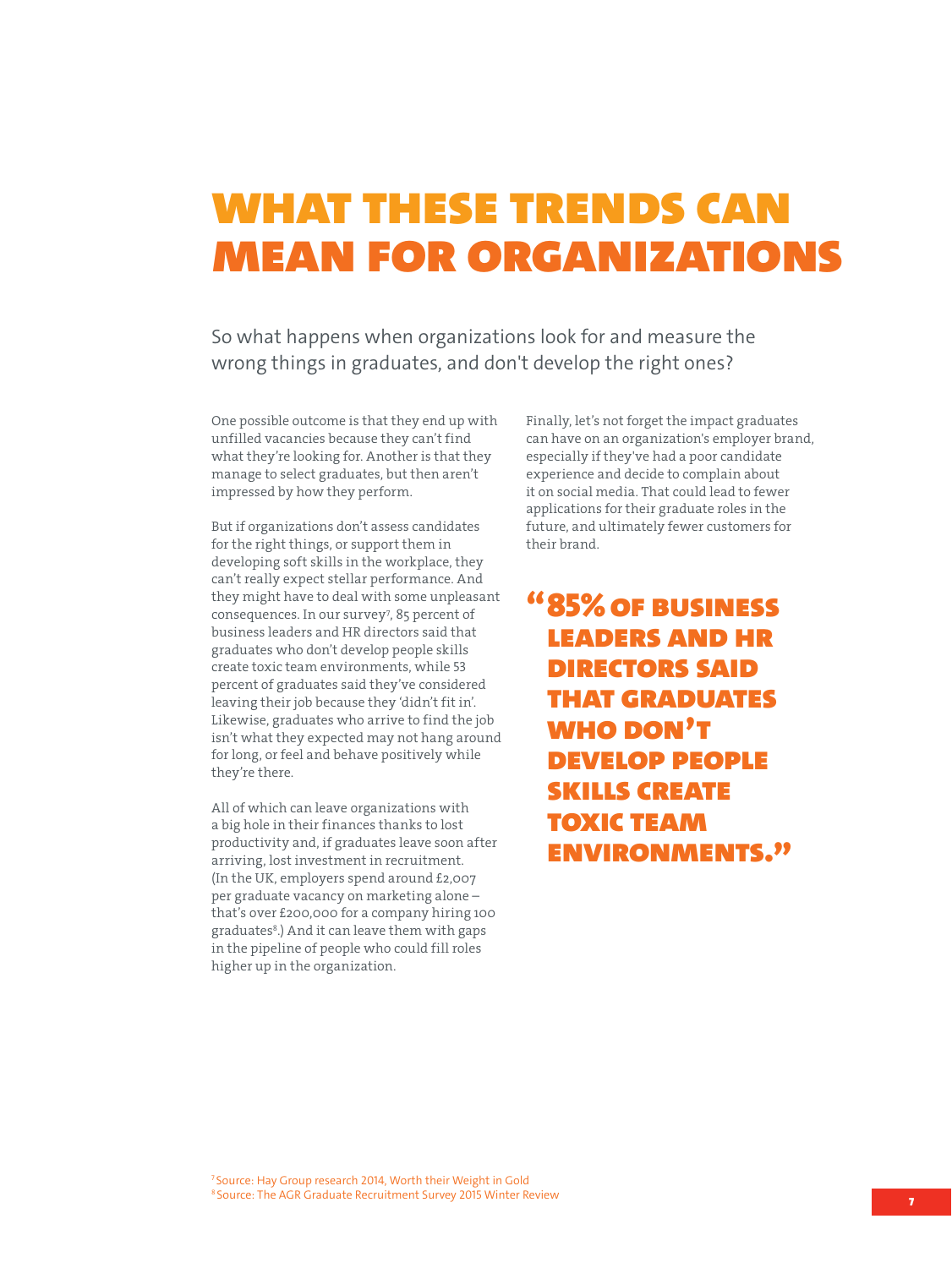## a problem of perception, not reality: what our data says

Think it's the graduates that aren't good enough, not the processes being used to hire or develop them? Think again.

We looked at global data from the thousands of applicants who've completed Talent Q's ability and personality assessments.<sup>9</sup> Then we mapped the data from our personality assessments against the emotional and social skills we know drive outstanding performance – self-awareness, self-control, empathy, influence and teamwork – and compared graduates with senior managers. And we compared ability levels among senior managers and graduates, then looked at differences across China, the UK and Russia.

Finally, we looked at data from three sources – our employee survey database, our Best Companies for Leadership survey and our Organizational Climate survey – to see if we could find any substantial differences between the generations in the workplace. Here's what we found.

### Graduates have just as much 'cognitive horse power' as senior managers

Both graduates and senior managers score highly in verbal and numerical ability, but graduates score higher in logical reasoning. We could hypothesize for hours about why this might be, but the main thing to take away is that this generation of graduates has the intellectual ability to do a good job.

### " 88% of business leaders and hr directors believe that a talent pool with strong people skills WILL BE ESSENTIAL TO STAY AHEAD."

" but 70% of graduates think that technical skills are more important."



differences between graduates and senior managers in ability assessments

 $9$  Source: Talent Q data, 2015. Grads n = 26,542 / Senior Managers n = 16,212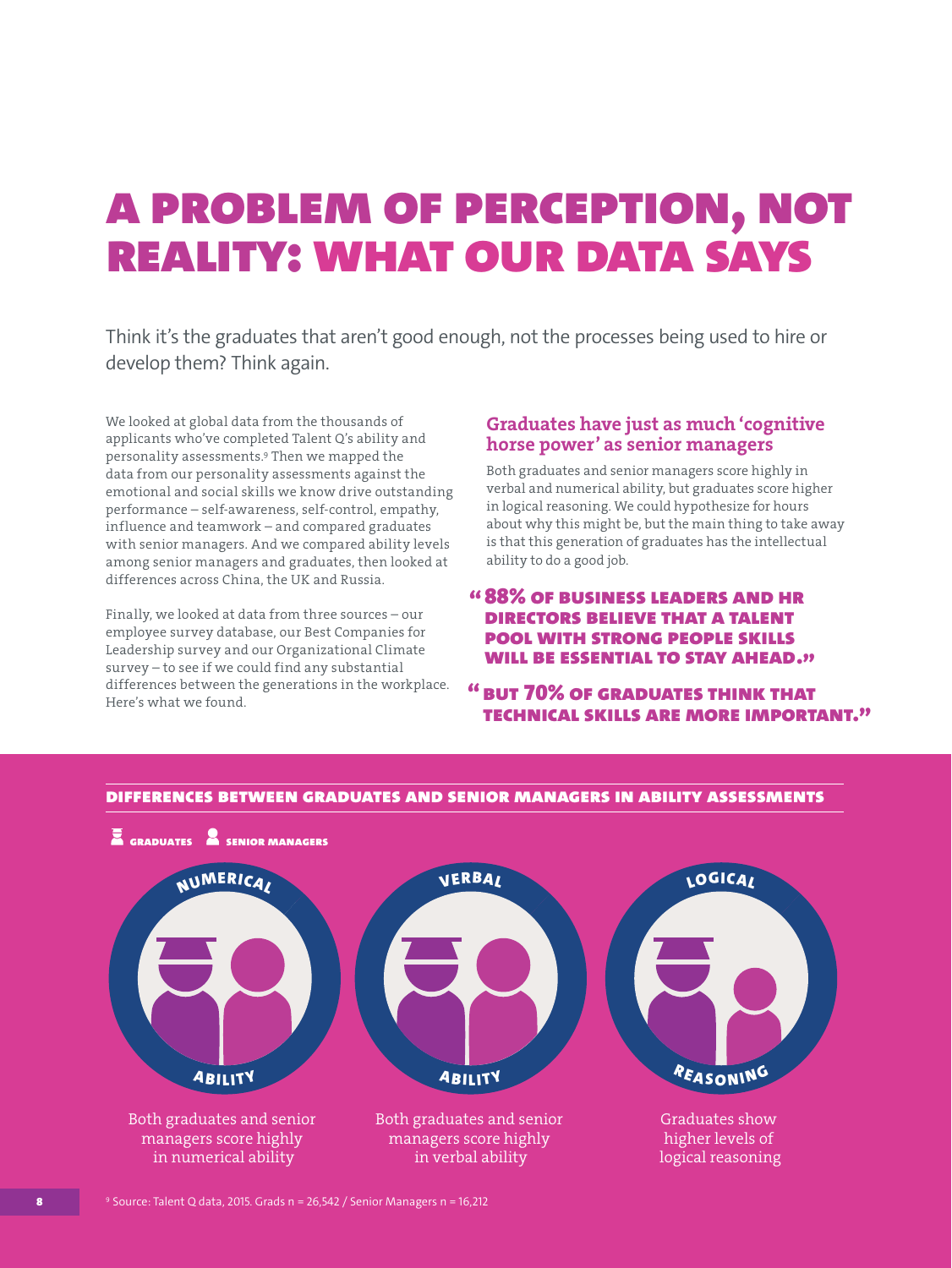### soft skills: how graduates fare compared with senior managers



### cognitive horse power around the world



Out of Chinese, UK and Russian graduates, Chinese ones have the highest numerical and verbal reasoning ability. But the differences are small.

Globally, levels of both general intelligence and soft skills are very similar among graduates, despite very different educational systems.

### Graduates compare favorably with senior managers when it comes to soft skills

Contrary to what the business leaders and HR directors in our survey might think, and certainly what the media would have us believe, our data shows that graduates today aren't different in terms of their potential for soft skills compared to senior managers. In fact, they have just as much potential for self-awareness, self-control and teamwork as senior managers, and more potential for empathy. The only area where graduates score slightly lower is in potential for influence. But we could hypothesize that part of the reason why senior managers reach those positions is because they're good at influencing.

### Career stage, not generation, defines what you value most at work

Our generational research<sup>10</sup> showed that people value highly what matters most at their particular career stage. This helps to explains why, in our survey<sup>11</sup>, 88 percent of business leaders and HR directors said that a talent pool with strong people skills will be essential to stay ahead, while 70 percent of graduates believed that technical skills are more important.

All of this data backs up our belief that the current crop of graduates has just as much potential as other generations to succeed.

### It's the perception that's wrong, not the reality.

<sup>10</sup> Source: Tania Lennon, Managing a Multigenerational Workforce, Hay Group 2015

<sup>11</sup> Source: Hay Group research 2014, Worth their Weight in Gold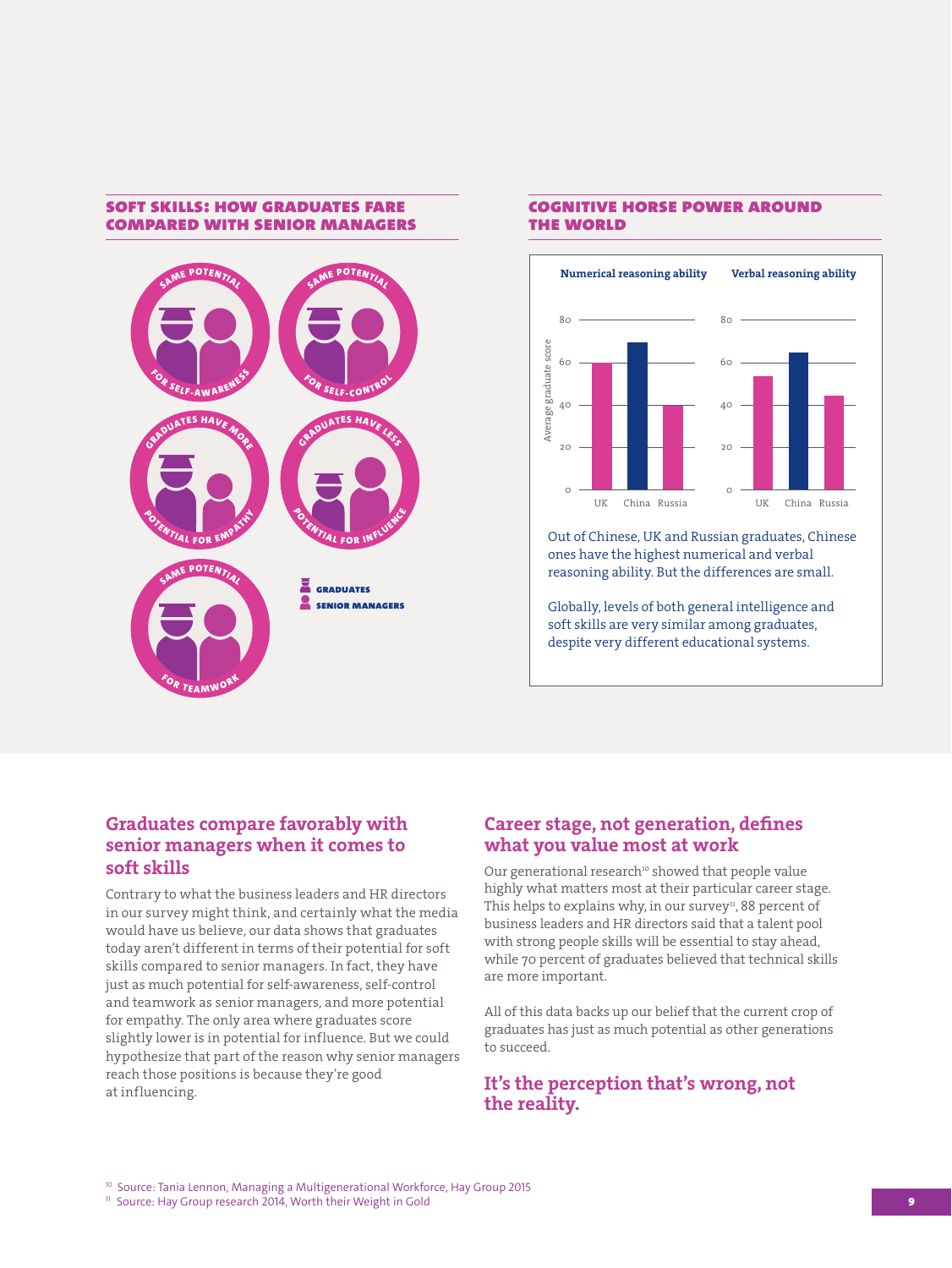## 7 ways to find, develop and keep the right graduates for your organization

## When you're hiring

- $\mathbf 1$  We know that ability assessment is one of the best predictors of a candidate's ability to do the job, and no wonder: while a degree is only a measure of what someone knows about a particular topic, ability tests measure how well they can work with numbers, interpret verbal information and solve problems. Once you've got the results, though, don't be tempted to limit yourself to the top 1 percent. Instead, widen the net to include all candidates with enough ability to do the job.
- 2 Next, use personality assessments early on in the process, to look at the potential those candidates have to develop the people skills you need. This will not only tell you if they'll be able to work with others, make decisions and take risks, but it'll also give you information you can use in an interview or watch out for in an assessment centre. For example, scoring very highly on influence could present a risk in certain roles.
- $\,$  Be as clear and honest as you can about exactly what the job entails, and consider using situational judgement tests (which present candidates with hypothetical situations they might encounter in a job) or realistic job previews to help you manage expectations. This will discourage applicants who aren't a good fit from applying and encourage those who are.
- 4 Keep your recruitment process as slick, efficient and professional as you can. And always give feedback (many assessments do this automatically). A new graduate isn't going to speak highly of your organization if the hours they spend labouring over an application are met with a deafening silence, or if they feel you let them down bluntly rather than gently.

## You've selected the right graduates – now what?

- $\overline{\mathbf{5}}$  Take a fresh look at the balance of your on-boarding program. Are you putting equal weight on developing both what you want them to do (the technical content of their job) and how you want them to do it (the behaviors you want them to use)? Remember, it's the 'how' that differentiates an average performer from a top one – whether you want your graduate hires to be your leaders of tomorrow or your specialists of today.
- 6 Think about how best to equip your new graduates with the knowledge they need to do the job – fast. That might mean cutting back on your on-boarding programs in favour of technology-based, 'just in time' learning: giving them access to the information they need, when they need it. This plays to millennials' strengths – their ability to self-direct and to use 'hyperlearning' to sift through huge amounts of information, when and how they want to. It also reflects the 70/20/10 principle, which says that people tend to get 70 percent of their learning from doing the job, 20 percent from colleagues and just 10 percent from formal, classroom teaching.
- 7 Use the same technology they do to help them learn. For young people, being without their mobile phone is like losing a limb.<sup>12</sup> So make use of this fact, and use technology that will teach them core skills – like how to work well with colleagues – by putting them in a 'game' environment. Not only does this kind of mobile learning mimic the way millennials consume information, but it also appeals to the achievement motive, so can become highly addictive. It's costeffective, too.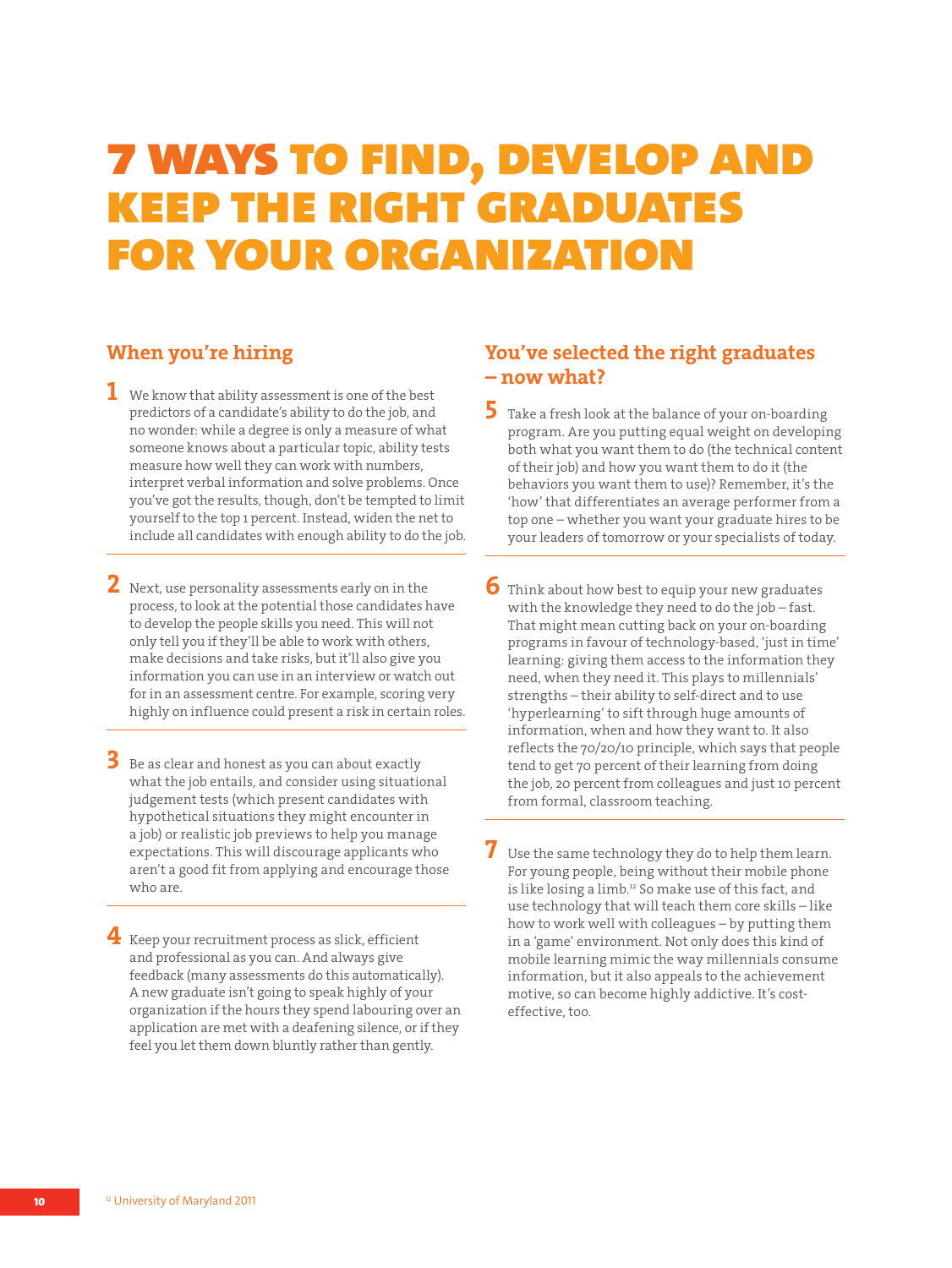## the last word

By following our advice, you'll be well on the way to finding, developing and keeping the best new graduates for your organization.

But before you put it into practice, remember one thing: you aren't the only one with high expectations. Generation Y graduates arrive with them, too. Yet in our research<sup>13</sup>, they came out as the least positive generation about the actual experience of work.

If you can support this unique group of people by helping them to adjust to and navigate the workplace, you'll be more likely to meet or even exceed their expectations – and they'll be more likely to meet or exceed yours.

" you aren't the only one with high expectations. generation y graduates arrive with them, too."

## a tale of five markets



## **jennifer salpietro, hay group us**

**66** In the US, student debt is now over \$1 trillion and employers are asking for ever-higher academic qualifications – graduate degrees and MBAs – that contribute to that debt. It creates a difficult dynamic for new graduates, especially as they struggle to find entry-level jobs. When they do find jobs, they want to progress quickly.

 Employers see new graduates as bright and keen to learn, but they also worry about how to keep them interested when they can't afford to offer them training. What we tell clients is that actually, graduates aren't looking for anything different from anyone else. They want opportunities to grow and they want good leadership. They just ask for it louder, more often and earlier in their careers.  $\bullet \bullet$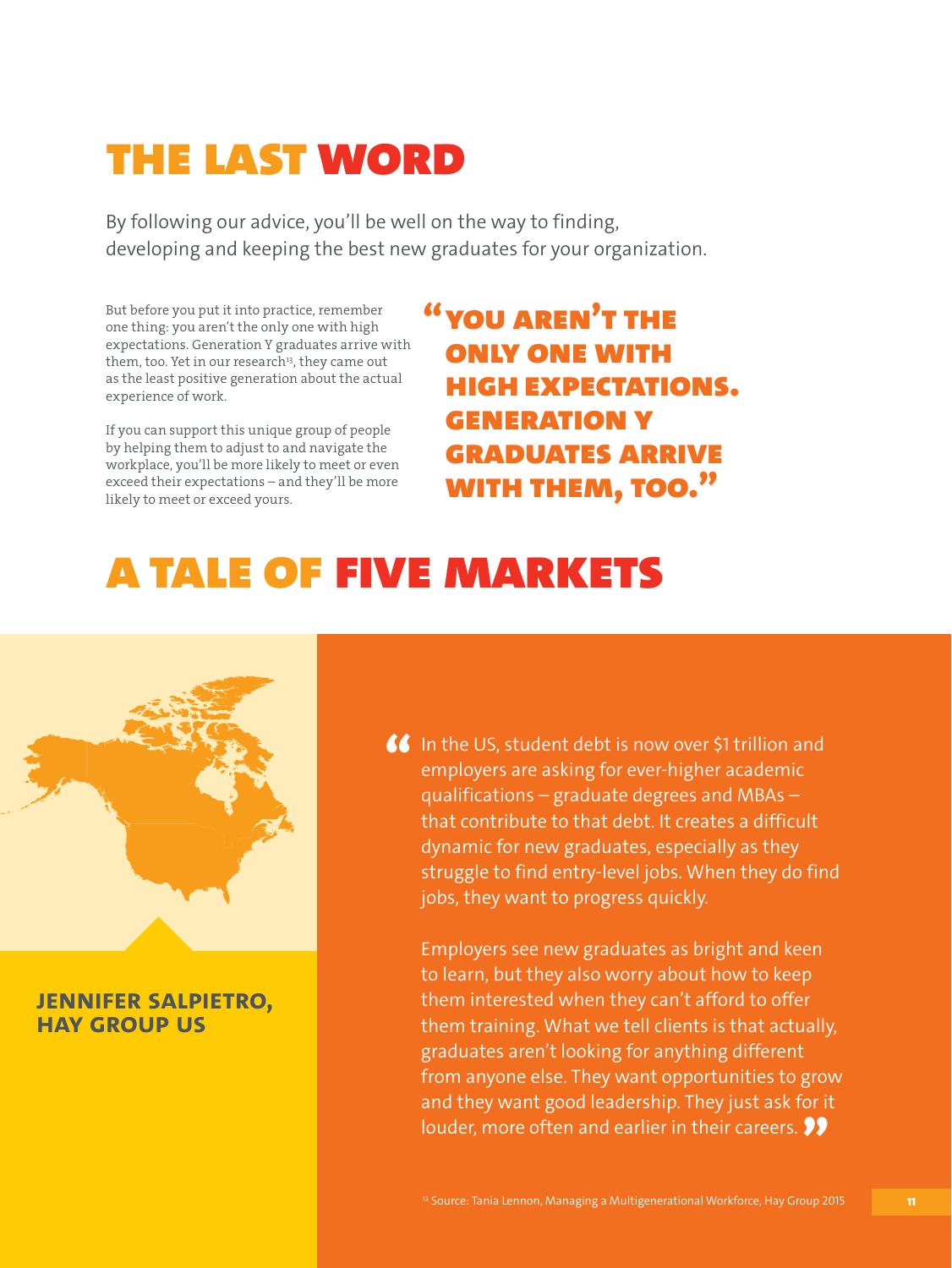$\bigcup$  Campus programs are the focus of most Chinese employers' graduate recruitment, taking up a huge amount of time and effort. Usually, a recruiter gives a speech in selected universities and graduates can submit their CVs straight afterwards, for immediate screening. Psychometric tests may then come into play, especially when it comes to large-volume screening.

 Employers are also looking for soft skills and we're seeing more employers using mobile channels to communicate and interact with their graduates. But we also observe that more candidates voluntarily quit the process, even after getting the job offer. To sum up, despite all their efforts, employers face challenges in attracting the attention, maintaining the interest and reducing the turnover of graduates.  $\bullet\bullet$ 



## **vanessa cen, hay group china**



## **lucy beaumont, TALENT Q UK**

We've got enough graduates to fill our vacancies; the issue is that employers think they aren't good enough. That's partly because of the issues in this article, but also because graduates are leaving university with more debt than ever before – which creates a pressure to get a job, any job. So not only are recruiters getting more applications, but standards are dropping too, thanks to applications from desperate job-hunters.

 On the plus side, employers are switching on to the fact that if they're fair, objective and efficient in their dealings with candidates, they can protect their employer and consumer brands from damage on social media, and identify graduates with the potential to be successful.  $\bullet\bullet$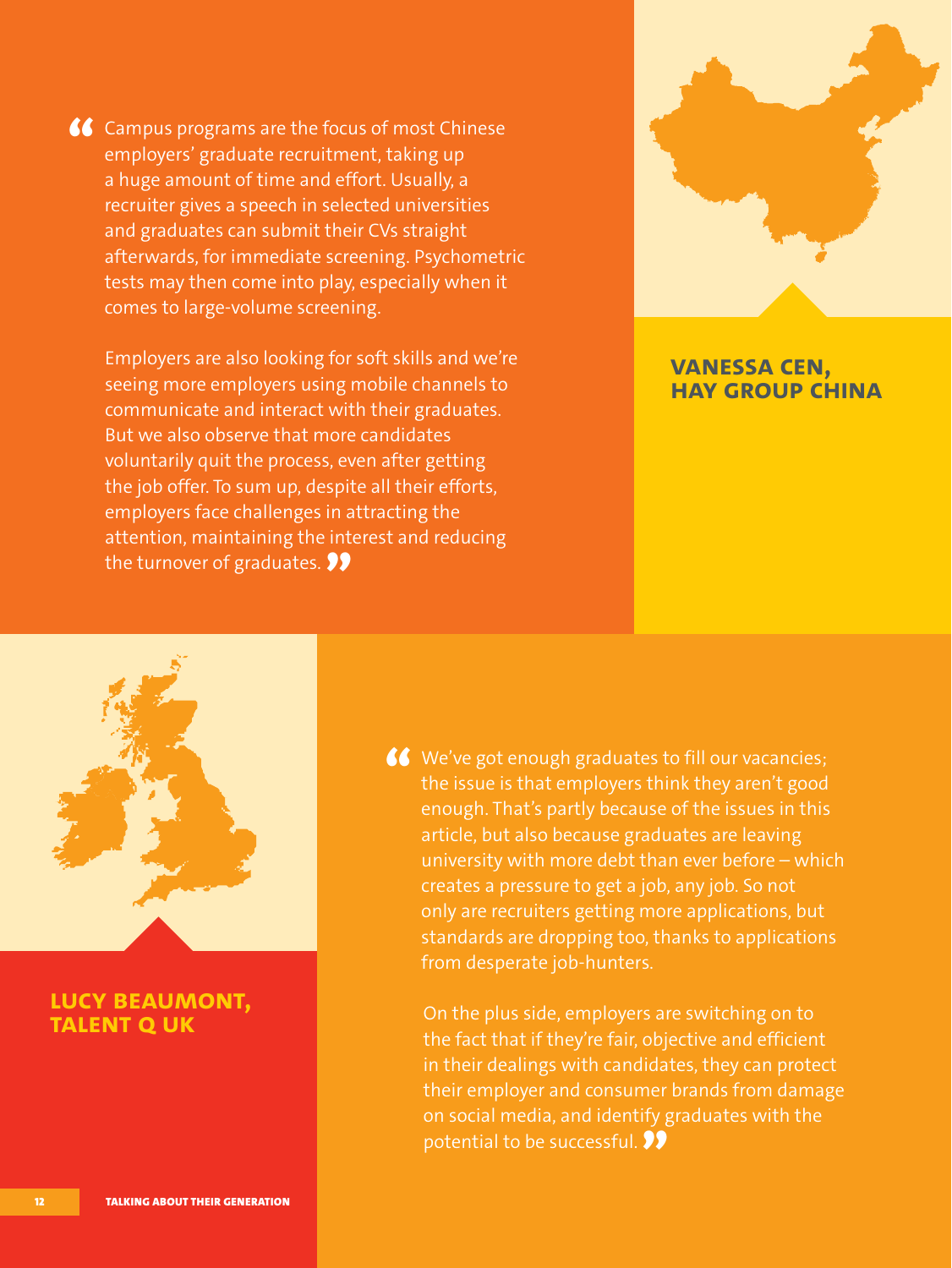GC Graduates are in high demand in the countries of<br>the Gulf Cooperation Council (GCC) because of the region's focus on nationalizing its workforce. This has led to a battle on pay to attract graduates, but there's a also a challenge to keep them; graduates tend to change jobs before they've become effective team players or understood the work culture.

 Employers want soft skills, but despite significant emphasis on training in the last few years, the focus has been on core technical skills. To keep their graduates, they need to recognise the link between soft skills and career progression.  $\bullet\bullet$ 

*Women in Whitehall* – Culture, Leadership, Talent. Hay Group 2014



**wendell d'cunha, hay group middle east**



## **matt chaplin, hay group australia**

66 Australia's unemployment rate is at its highest in 13 years, and the number of graduates still looking for a job four months after graduation is at an alltime high, too. This presents a big challenge to our clients – how to find the best graduates for their organization in an efficient yet engaging way. But interestingly, only 43 percent of them say they use personality assessments to do this.

 Employers want graduates with great team working and communication skills, who have enough initiative coupled with high personal drive to contribute on day one. And, more than ever, they're looking for relevant work experience.  $\bullet\bullet$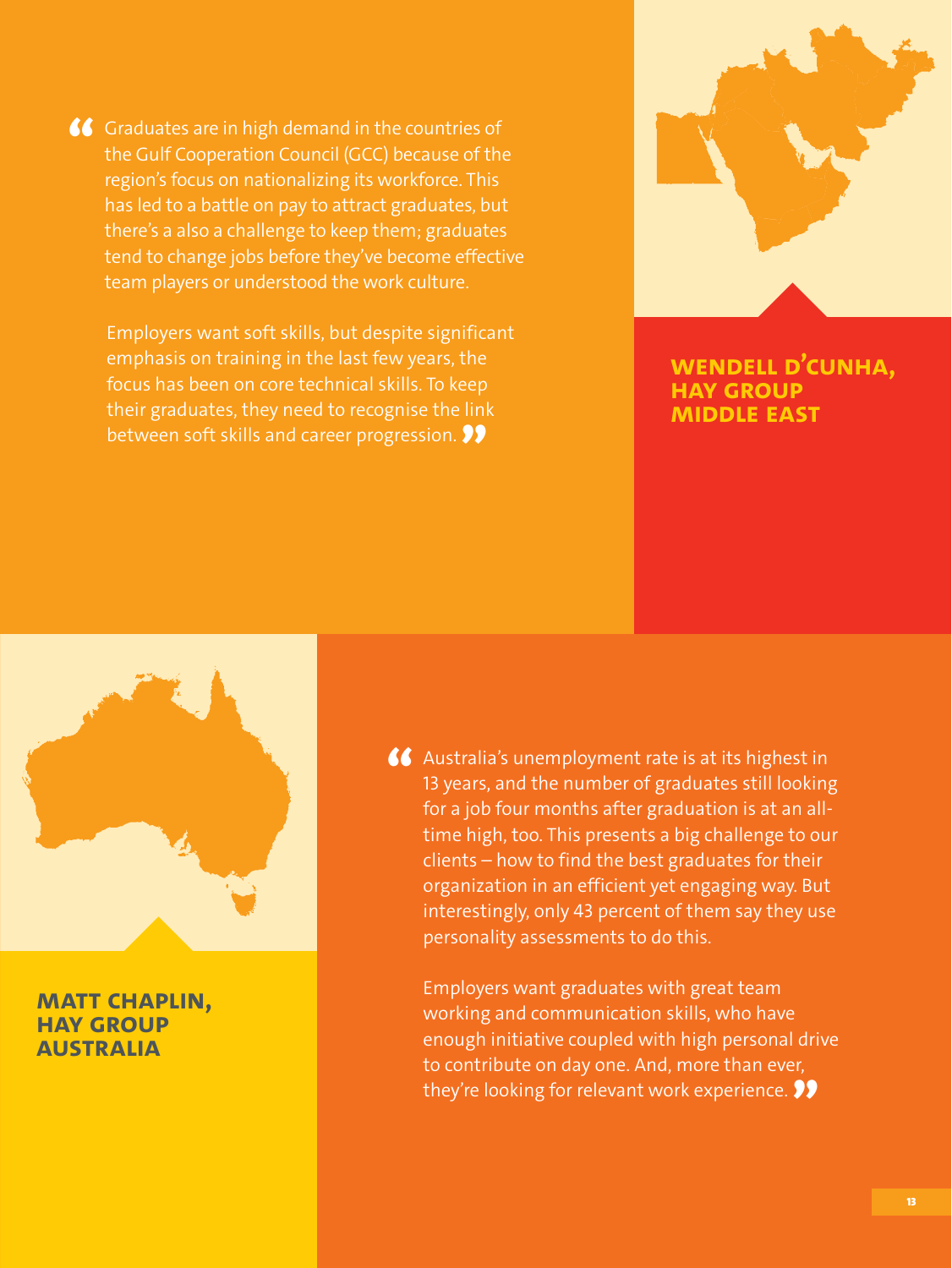## what our clients say

## " we've been advising our managers to hire for potential. that means thinking about what the roles might look like in three years and the behavior they'll require. for graduates to get to that point, they'll need the agility and adaptability to deal with change, the flexibility to move to our other businesses or locations and the creative thinking to both question the current status and bring solutions."

Elaine Rooney, organization development manager, Fexco (www.fexco.com)

## " the reports we get from our personality assessments are really helping us think about how to be better interviewers. we're spending the time more wisely on how the candidates' preferences could play out on the job."

Graduate hiring manager, a large grocer

#### About the Talent Q research

In January 2015, we conducted data analysis on Talent Q personality and ability assessments collected over the previous five years. The analysis compared 26,542 graduates with 16,212 senior managers.

The data was comprised of graduates and senior managers from around the world and across sectors/industries including: Financial services, Engineering, Retail, IT & Telecoms and Sales.

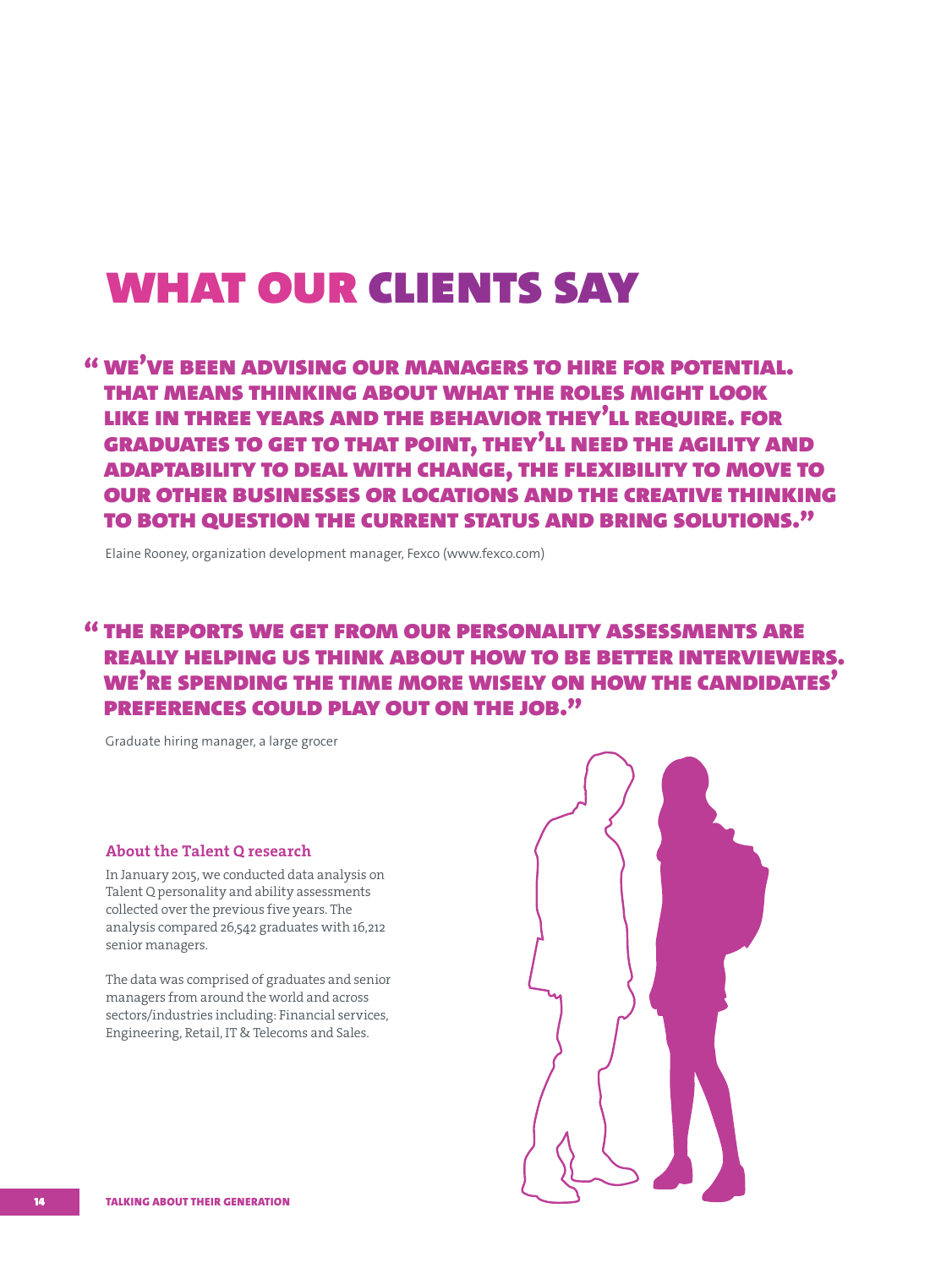## how we can help

By following our advice, you'll be well on the way to finding, developing and keeping the best new graduates for your organization.

Together, we can make a positive impact on your business by helping you to recruit, assess, develop and engage your people at all levels.

### Our graduate recruitment solutions:

### Using innovative assessments to identify and select the best graduates.

From attracting the best applicants and screening candidates quickly and objectively, to matching the right people to the right role and delivering a positive candidate experience, our Talent Q solutions can help you find and recruit the best people from a large pool of graduates.

### Our graduate development solution:

### Using an innovative app to help your graduates master the emotional and social skills they need to excel at work.

Our new Journey app is a powerful app that shapes your graduates into team players. Using gamification techniques to create an enjoyable and inspiring learning experience, Journey helps your new graduate hires to develop five of the core skills that drive outstanding performance: self-awareness, self-control, empathy, influence and teamwork. And within just four months, they learn how they can make a more positive impact at your organization.

Journey is part of Hay Group Activate, our innovative suite of business apps to help your people make better decisions.

## if you'd like to know more about how we can help you find, recruit and develop the right candidates please visit:

**web.haygroup.com/the-graduate-journey** 

### About Hay Group and Talent Q:

In April 2014, psychometric assessment specialist, Talent Q became part of Hay Group, a global management consultancy.

**Hay Group** has been helping organizations to make strategy happen through their people for over 70 years. We employ over 3,000 people in 87 offices across 49 countries. Our clients are from the private, public and not-for-profit sectors across every major industry.

Talent Q designs and delivers online psychometric assessments, training and consultancy, to help organizations make better, more informed decisions about their people. With a passion for innovation and a practical approach to solving talent management challenges for clients, Talent Q has been first to market with a number of new initiatives and approaches in the assessment industry.

#### hay group

in linkedin.com/company/hay-group

- $\overline{\mathbf{f}}$ facebook.com/HayGroup
- le. @HayGroup

#### talent q

- in linkedin.com/company/talent-q
- Ŧ facebook.com/talentqgroup
- l el @talentQ